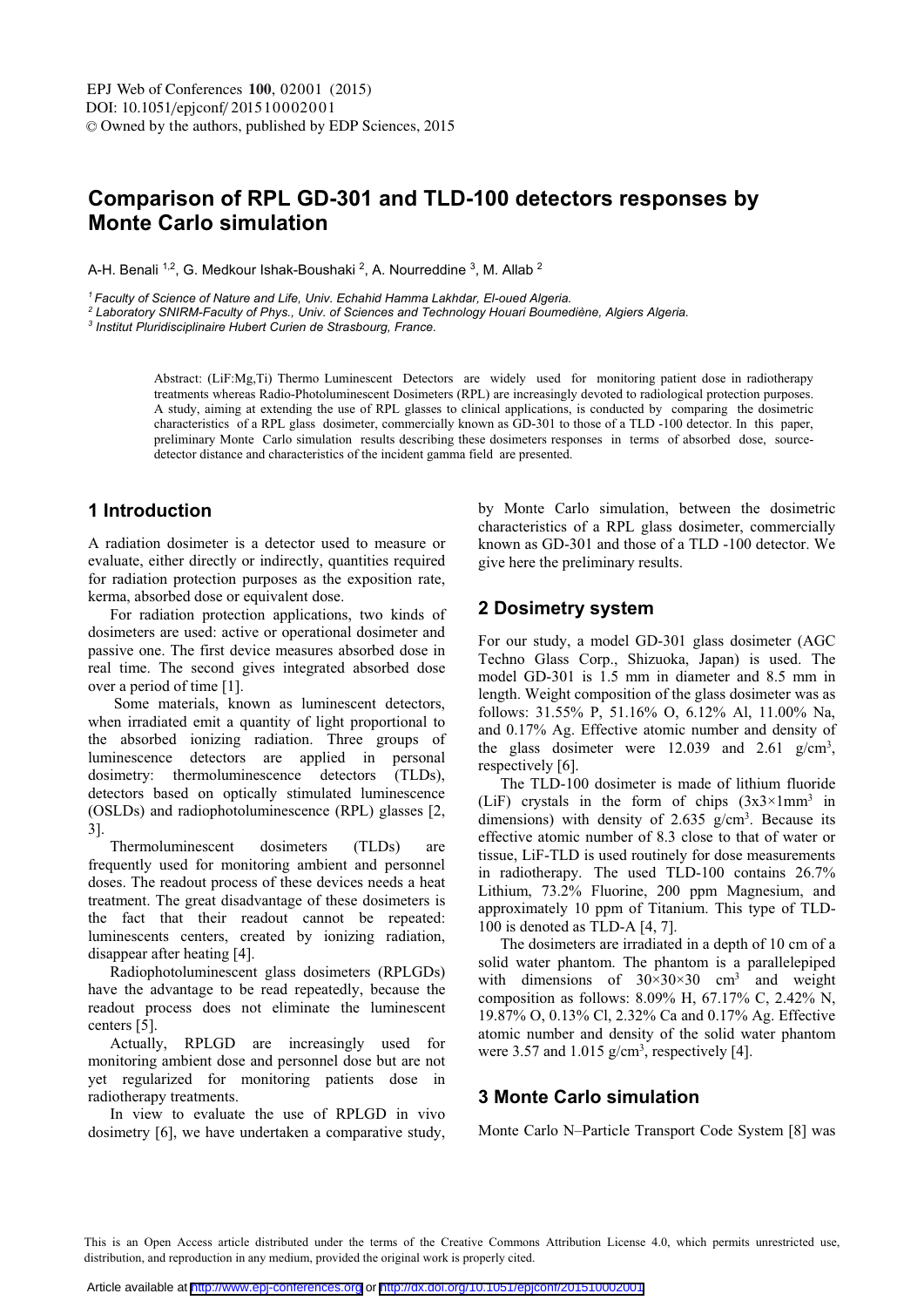used to calculate the absorbed radiation dose in each luminescent detector.

The experimental set up modeled by MCNP5 code consists in a punctual photon point source collimated in a cone of rectangular extremity surface equal to the X ray field sizes used in radiotherapy treatments. The photon cone irradiates a luminescent dosimeter placed in a depth of 10 cm from the surface of the solid water phantom. Figure 1 gives the modeled experimental set-up used for Monte Carlo simulation.

The "F6 tally" for photons was used to record the energy deposition in each studied dosimeter. For ensure all statistical checks recommended by MCNP5 code, a total of 700 millions starting photons were considered per simulation run.



Figure 1. Experimental set-up modeled

### 4 Dosimetric characteristics

Aiming to use RPL detectors in vivo dosimetry, Monte Carlo simulation of some dosimetric characteristics, for both TLD-100 and RPL GD 301 detectors, have been carried out. We give here preliminary simulation results.

### 4.1 SSD dependence

The effect of the distance source-detector (SSD) on dose measurements was investigated by considering the experimental set-up of Fig. 1. For Monte Carlo simulation, we have considered a punctual source emitting photons of 3.6 MeV energy (corresponding to the mean energy of 15 MV X-ray beams) in a cone of  $10x10$  cm<sup>2</sup> area at the solid water phantom superficies (corresponding to a fixed field size of  $10x10$  cm<sup>2</sup>). The dose absorbed, at 10 cm depth in the solid water phantom, was calculated when increasing the SSD from 85 to 115 cm. The results of simulation, for both dosimeters RPL GD-301 and TLD-100 are reported in Fig. 2. The calculated doses are normalized to the dose

value evaluated at SSD of 100 cm. A good agreement is achieved between the two dosimeters responses except at 115 cm where a discrepancy of about 1% is noticed.



Figure 2. SSD dependence for glass and TLD dosimeters.

#### 4.2 Field size dependence

For the same geometry of Fig. 1, the absorbed energy in each investigated dosimeter, irradiated by a 15 MV Xray beams at a distance of 100cm, evaluated by Monte Carlo simulation and carried out for different field sizes varying from  $5x5cm^2$  to  $20x20$  cm<sup>2</sup> are reported in Fig. 3. The calculated absorbed energies values are normalized to the value estimated for a reference field size of  $10x10$  cm<sup>2</sup>. A negligible discrepancy between the results of the RPL GD-301 and TLD-100 dosimeter is noticed.



**Figure 3.** Field size dependence of the absorbed energy in RPLGD-301 and TLD-100 dosimeter.

## **5 Conclusion**

This paper is a preliminary comparative study, by Monte Carlo simulation using MCNP5 code, of dosimetry characteristics between a Radio photoluminescent and a thermoluminescent dosimeter.

The aim of this work is to evaluate the use of an RPL dosimeter known commercially as RPLGD-301, instead of a TLD-100 dosimeter, to monitor patient's doses in radiotherapy treatments.

The first Monte Carlo simulation results show a very similar behavior of the variation of the absorbed dose in